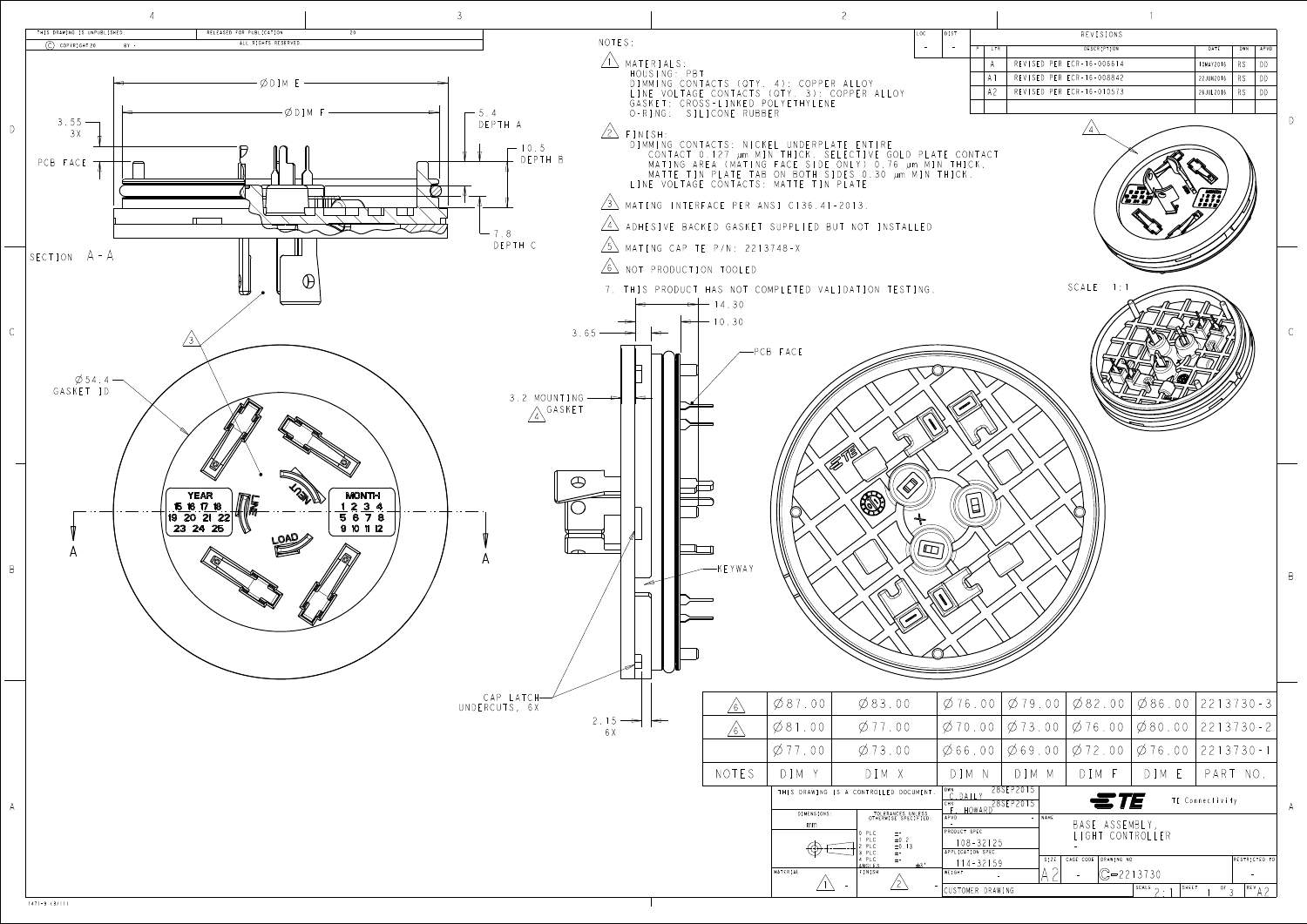

| THIS DRAWING IS A CONTROLLED DOCUMENT. |                                                                                                                          | 28SEP20<br>DWN<br>DAIL'<br>28SEP2015<br><b>CHK</b><br>HOWARD    | ETE                                                       | TE Connectivity                                          |
|----------------------------------------|--------------------------------------------------------------------------------------------------------------------------|-----------------------------------------------------------------|-----------------------------------------------------------|----------------------------------------------------------|
| DIMENSIONS:<br>mm.<br>ننا              | TOLERANCES UNLESS<br>OTHERWISE SPECIFIED:<br>0 PLC<br>$\pm$ -<br>PLC<br>$\pm 0.2$<br>PLC<br>$\pm 0.13$<br>PLC<br>$\pm$ - | APVD<br>$\sim$<br>PRODUCT SPEC<br>108-32125<br>APPLICATION SPEC | NAME<br>BASE ASSEMBLY,<br>LIGHT CONTROLLER                |                                                          |
| MATERIAL<br>$\overline{\phantom{a}}$   | PLC<br>$\pm$ -<br>$\pm$ 3 $\degree$<br>ANGIFS<br>FINISH                                                                  | $14 - 32159$<br><b>WEIGHT</b><br>CUSTOMER DRAWING               | CAGE CODE<br>DRAWING NO<br>SIZE<br>$C = 2213730$<br>SCALE | RESTRICTED TO<br>SHEET<br>$REV_A \sim$<br>- OF<br>$\sim$ |

1471-9 (3/11)